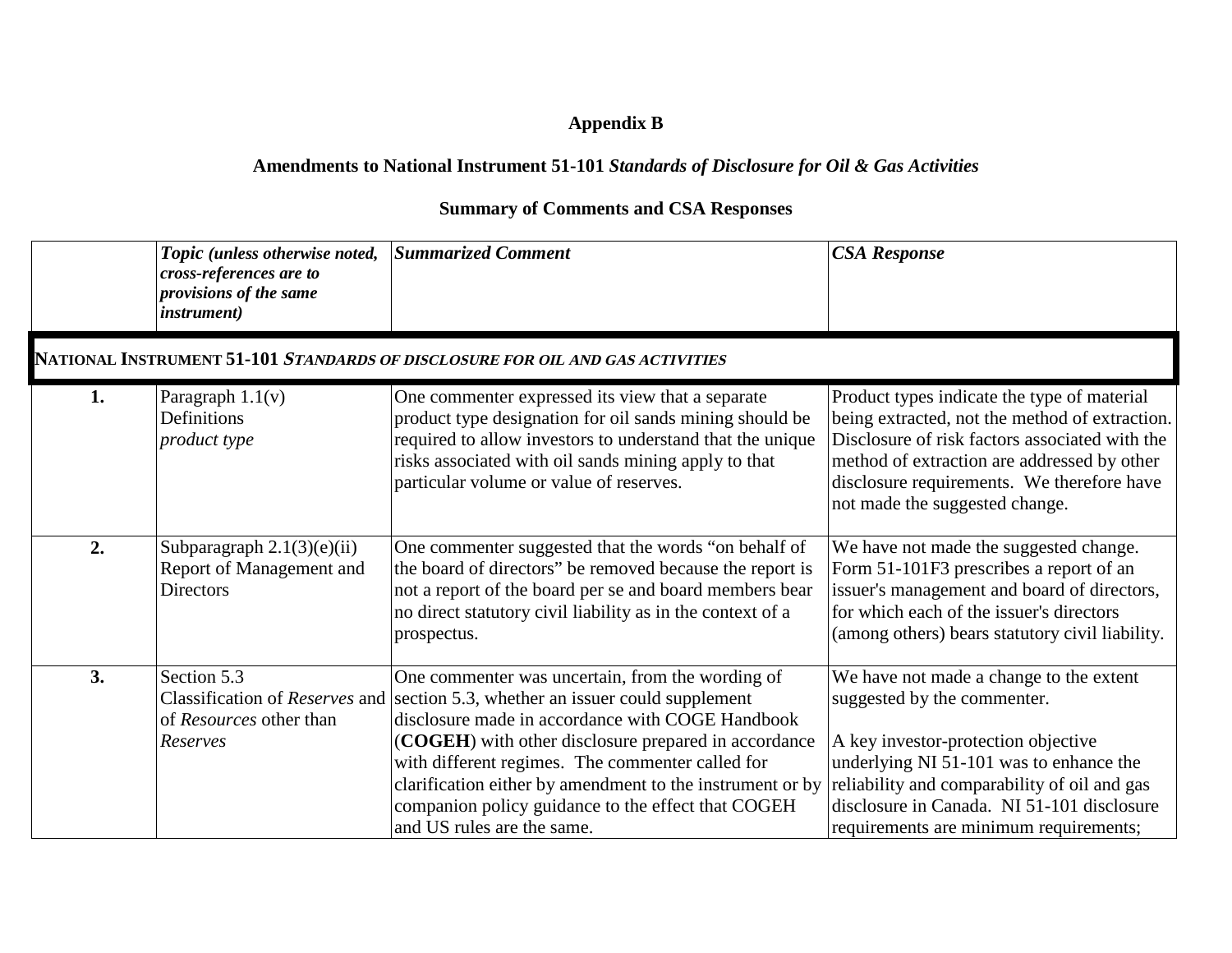|    | Topic (unless otherwise noted,<br>cross-references are to<br>provisions of the same<br><i>instrument</i> ) | <b>Summarized Comment</b>                                                                                                                                                                                                                                                                                  | <b>CSA Response</b>                                                                                                                                                                                                                                                                                                                                                                                                                                                                                                                                                   |
|----|------------------------------------------------------------------------------------------------------------|------------------------------------------------------------------------------------------------------------------------------------------------------------------------------------------------------------------------------------------------------------------------------------------------------------|-----------------------------------------------------------------------------------------------------------------------------------------------------------------------------------------------------------------------------------------------------------------------------------------------------------------------------------------------------------------------------------------------------------------------------------------------------------------------------------------------------------------------------------------------------------------------|
|    |                                                                                                            |                                                                                                                                                                                                                                                                                                            | expanded commentary in 51-101CP clarifies<br>the CSA view that additional disclosure can<br>be provided, although it must not contravene<br>NI 51-101.<br>We have updated item 2.2 of Form 51-<br>101F1, which permits supplementary<br>disclosure of reserves estimates computed<br>using constant prices and costs, to reflect<br>changes to the similar approach recently<br>adopted in the US. This may go far to<br>address the commenter's concern, as it<br>addresses a type of supplementary disclosure<br>with which investors may already be<br>conversant. |
| 4. | Section 5.3<br>Classification of Reserves and<br>of Resources other than<br>Reserves                       | One commenter suggested that this provision requires<br>modification to permit disclosure of discovered<br>petroleum initially-in-place (PIIP) without breaking it<br>down into contingent resources, unrecoverable resources<br>and reserves when such more specific estimates have not<br>yet been made. | Section 5.3 requires issuers to use the<br>terminology and classifications specified in<br>COGEH. These include "discovered PIIP".<br>Indeed, new subsection 5.16(3) allows<br>issuers to disclose total, discovered or<br>undiscovered PIIP without further sub-<br>categorization so long as the disclosure<br>(i) explains why total, discovered or<br>undiscovered PIIP is the most specific<br>applicable category and (ii) includes the<br>prescribed cautionary statement.                                                                                     |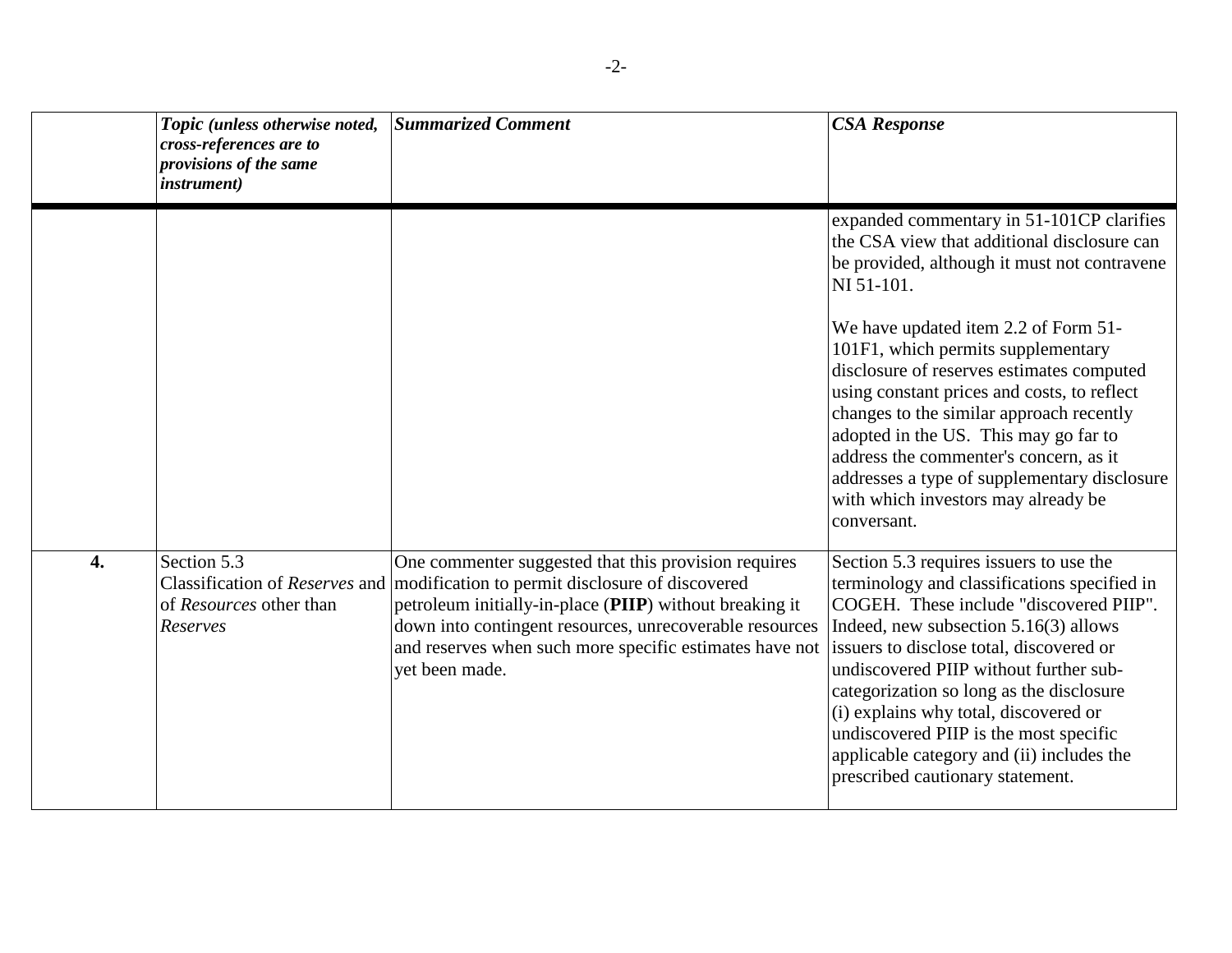|    | Topic (unless otherwise noted,<br>cross-references are to<br>provisions of the same<br><i>instrument</i> ) | <b>Summarized Comment</b>                                                                                                                                                                                                                                                                                                                                                                                                                                                                      | <b>CSA Response</b>                                                                                                                                                                                                                                                                                                                                                                                                                                                                                                                                                                                                                                                                                                                                                                  |
|----|------------------------------------------------------------------------------------------------------------|------------------------------------------------------------------------------------------------------------------------------------------------------------------------------------------------------------------------------------------------------------------------------------------------------------------------------------------------------------------------------------------------------------------------------------------------------------------------------------------------|--------------------------------------------------------------------------------------------------------------------------------------------------------------------------------------------------------------------------------------------------------------------------------------------------------------------------------------------------------------------------------------------------------------------------------------------------------------------------------------------------------------------------------------------------------------------------------------------------------------------------------------------------------------------------------------------------------------------------------------------------------------------------------------|
| 5. | Paragraph $5.9(2)(a)$<br>Disclosure of Resources<br>Other than Reserves                                    | One commenter opined that the requirement for estimates We have not made the suggested change.<br>to be prepared or audited by a qualified reserves<br>evaluator or auditor is too onerous. It appears to<br>preclude issuers from disclosing numbers prepared by<br>outside parties, such as the ERCB. The commenter<br>suggested that companies should be able to quote<br>numbers published by such parties, so long as the party<br>quoted is fully disclosed and the source is reputable. | The requirement for involvement of a<br>qualified reserves evaluator or auditor in the<br>preparation of reserves and resources<br>estimates disclosed by an issuer under<br>NI 51-101 is fundamental to the objectives<br>underlying the instrument: enhanced<br>reliability and comparability of oil and gas<br>disclosure. We do not consider that simply<br>reproducing "numbers" prepared by third<br>parties – whose purposes, responsibilities<br>and applicable standards might be quite<br>different from those of capital market<br>regulators – would serve these objectives.<br>NI 51-101 already recognizes that third-<br>party-sourced data may be useful, and<br>permits its use for specified purposes; see,<br>for example, section 5.10 Analogous<br>Information. |
| 6. | Paragraph $5.9(2)(b)$<br>Disclosure of Resources<br>Other than Reserves                                    | One commenter contended that issuers should be allowed See our response to comment 4 above.<br>to disclose discovered PIIP without breaking it down<br>further.                                                                                                                                                                                                                                                                                                                                |                                                                                                                                                                                                                                                                                                                                                                                                                                                                                                                                                                                                                                                                                                                                                                                      |
| 7. | Section 5.16<br><b>Prohibition Against Addition</b><br><b>Across Resource Categories</b>                   | One commenter expressed its support for prohibiting<br>addition across resource categories.                                                                                                                                                                                                                                                                                                                                                                                                    | We acknowledge the comment.                                                                                                                                                                                                                                                                                                                                                                                                                                                                                                                                                                                                                                                                                                                                                          |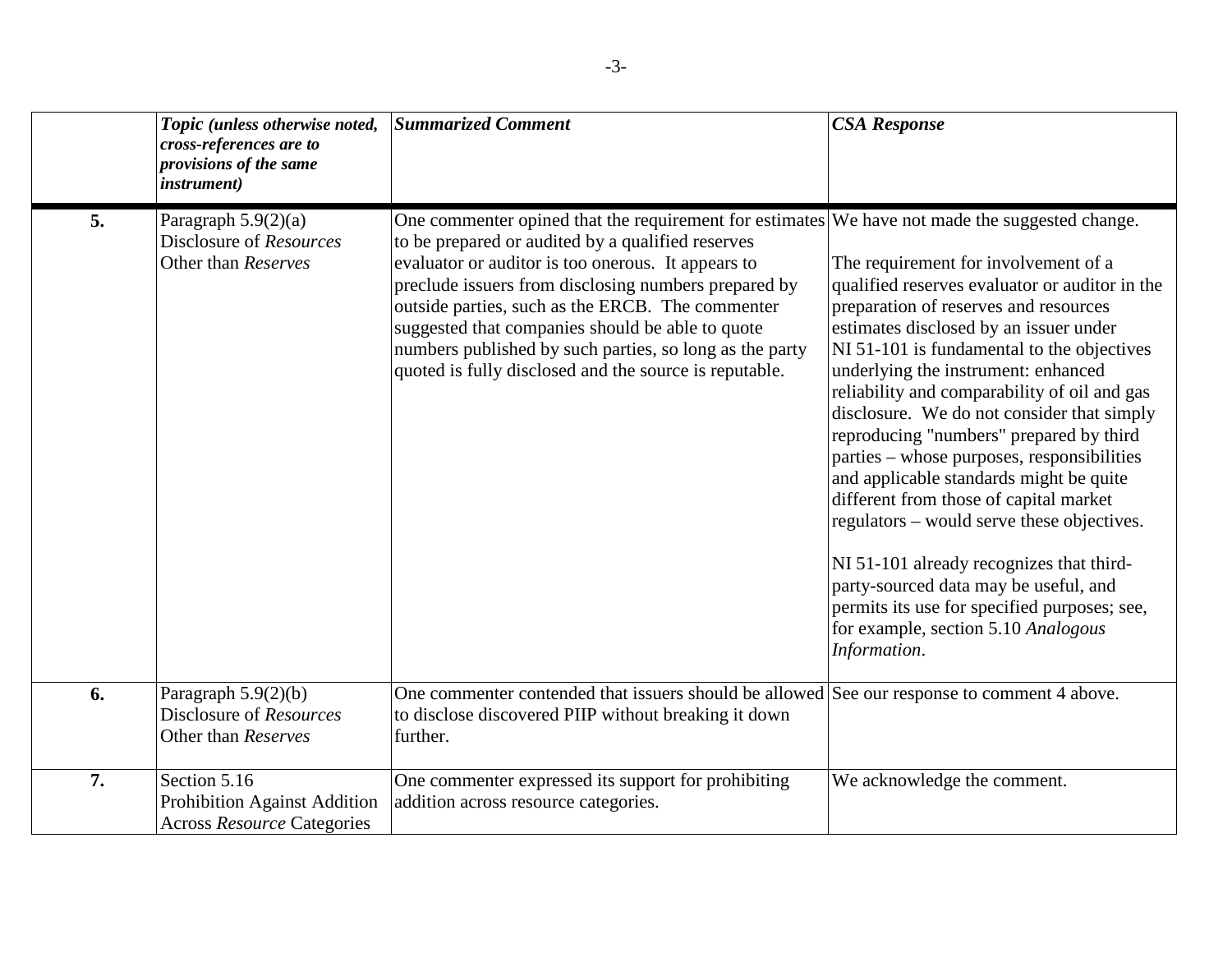|     | Topic (unless otherwise noted,<br>cross-references are to<br>provisions of the same<br><i>instrument</i> ) | <b>Summarized Comment</b>                                                                                                                                                                                                                                                                                                                                                                                                                                                          | <b>CSA Response</b>                                                                                                                                                                                                                                                                                                                                   |
|-----|------------------------------------------------------------------------------------------------------------|------------------------------------------------------------------------------------------------------------------------------------------------------------------------------------------------------------------------------------------------------------------------------------------------------------------------------------------------------------------------------------------------------------------------------------------------------------------------------------|-------------------------------------------------------------------------------------------------------------------------------------------------------------------------------------------------------------------------------------------------------------------------------------------------------------------------------------------------------|
| 8.  | Section 5.16<br><b>Prohibition Against Addition</b><br><b>Across Resource Categories</b>                   | Two commenters recommended against the proposal to<br>require disclosure of PIIP sub-classification and a<br>cautionary statement, expressing concern that the<br>unrecoverable portion of PIIP for an early-stage property<br>would not yet have been evaluated, so nothing could be<br>disclosed. Another commenter suggested that disclosure<br>of discovered PIIP should be allowed without specifying<br>what portion is currently considered contingent or<br>unrecoverable. | Where sufficient information is available, we<br>consider it beneficial to investors for the<br>unrecoverable volumes to be disclosed.<br>However, where the total PIIP, discovered<br>PIIP or undiscovered PIIP estimate is the<br>most specific category available, sub-<br>classification is not required. See our<br>response to comment 4 above. |
| 9.  | Section 5.16<br><b>Prohibition Against Addition</b><br><b>Across Resource Categories</b>                   | One commenter found the cautionary statements in<br>paragraph $5.9(v)$ and section $5.16$ duplicative.                                                                                                                                                                                                                                                                                                                                                                             | We agree, and have revised subsection<br>$5.16(3)$ to refer to section 5.9.                                                                                                                                                                                                                                                                           |
| 10. | Section 5.16<br>Prohibition Against Addition<br><b>Across Resource Categories</b>                          | One commenter suggested that disclosure of discovered<br>PIIP should be allowed without specifying what portion<br>is currently considered contingent or unrecoverable.                                                                                                                                                                                                                                                                                                            | New subsection $5.16(3)$ allows issuers to<br>disclose total, discovered or undiscovered<br>PIIP so long as they explain why that<br>category is the most specific category that<br>applies and includes the prescribed<br>cautionary statement.                                                                                                      |
| 11. | Section 5.16<br>Prohibition Against Addition<br><b>Across Resource Categories</b>                          | Several commenters expressed the view that an<br>aggregation of categories such as "remaining recoverable<br>resources" is appropriate and recognized by COGEH and Although, as some commenters noted,<br>PRMS, and therefore that such disclosure should be<br>allowed if the quantities for each category/class are<br>identified.                                                                                                                                               | We consider restrictions on summation<br>across resource categories important.<br>COGEH does state that addition across<br>resource categories is acceptable in "<br>some instances (e.g., basin potential studies)<br>", this is not a blanket endorsement of such<br>an approach. We remain concerned that                                          |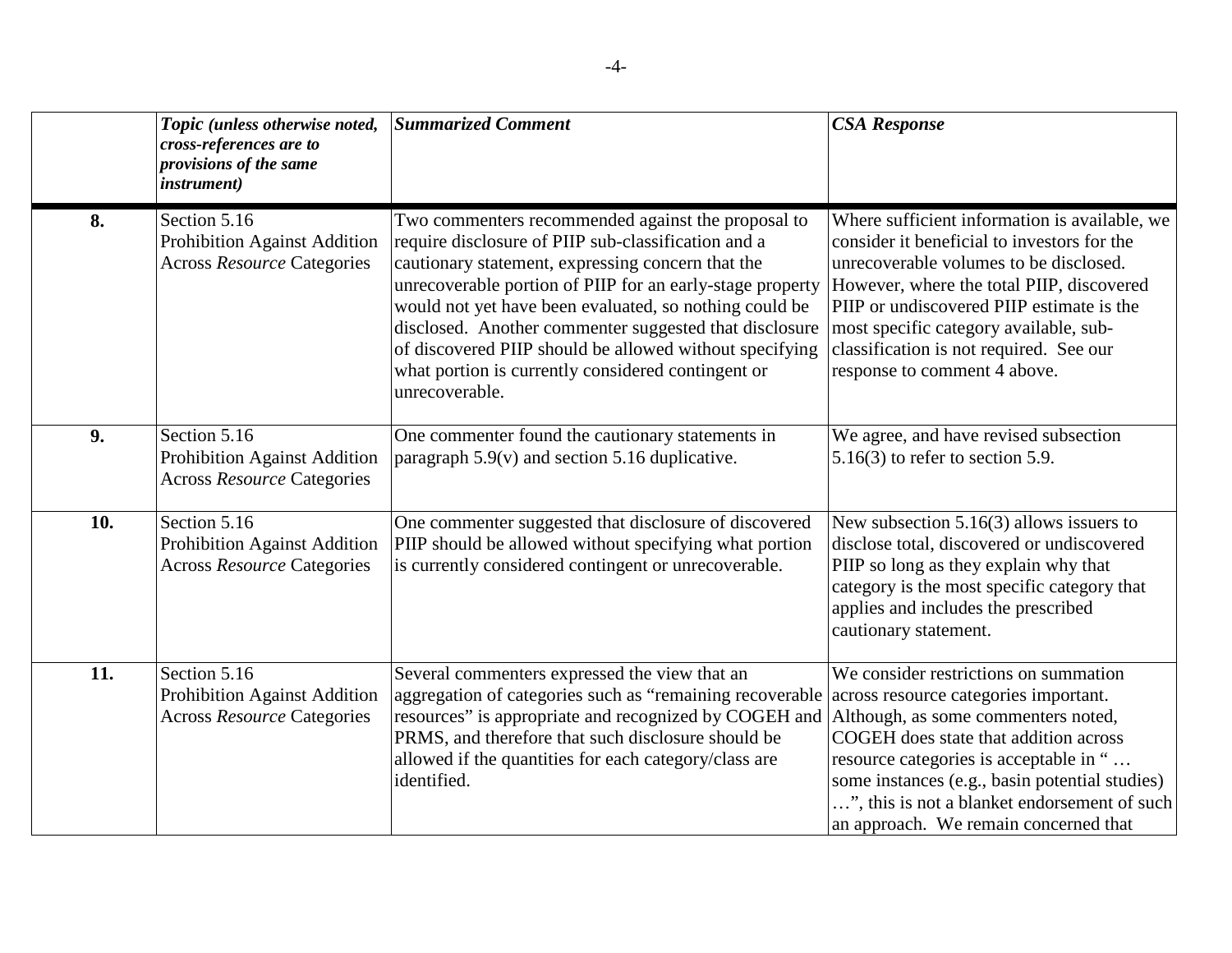|     | Topic (unless otherwise noted,<br>cross-references are to<br>provisions of the same<br><i>instrument</i> ) | <b>Summarized Comment</b>                                                                                                                                                                       | <b>CSA Response</b>                                                                                                                                                                                                                                                                                                                                                                                                                                                                                                                                                                           |
|-----|------------------------------------------------------------------------------------------------------------|-------------------------------------------------------------------------------------------------------------------------------------------------------------------------------------------------|-----------------------------------------------------------------------------------------------------------------------------------------------------------------------------------------------------------------------------------------------------------------------------------------------------------------------------------------------------------------------------------------------------------------------------------------------------------------------------------------------------------------------------------------------------------------------------------------------|
|     |                                                                                                            |                                                                                                                                                                                                 | summation across categories has the<br>potential to be misleading and is, in most<br>cases, inappropriate in the context of public<br>company disclosure.                                                                                                                                                                                                                                                                                                                                                                                                                                     |
|     |                                                                                                            |                                                                                                                                                                                                 | See new subsections $5.16(2)$ and $(3)$ for<br>instances where disclosure of summations is<br>permitted, with appropriate safeguards.                                                                                                                                                                                                                                                                                                                                                                                                                                                         |
| 12. | Section 5.16<br>Prohibition Against Addition<br><b>Across Resource Categories</b>                          | One commenter suggested that it might be better to<br>substitute references to specific product types (e.g.,<br>bitumen and natural gas) when using the term "petroleum<br>initially-in-place". | We agree, and now address this point in new<br>subsection $5.3(2)$ .                                                                                                                                                                                                                                                                                                                                                                                                                                                                                                                          |
| 13. | Section 5.16<br><b>Prohibition Against Addition</b><br><b>Across Resource Categories</b>                   | One commenter suggested that section 5.3 and the<br>proposed section 5.16 would not interact correctly.                                                                                         | We have made changes and clarifications to<br>address the issue raised.<br>Section 5.3 speaks to classifying reserves or<br>resources other than reserves using<br>terminology and categories from COGEH<br>and requires that the reserves or resources<br>other than reserves be classified in the most<br>specific category possible. Where<br>appropriate, the most specific category may<br>be total, discovered or undiscovered PIIP.<br>Section 5.16, as modified, addresses three<br>points: first, the general principle that issuers<br>must not sum estimates of different resource |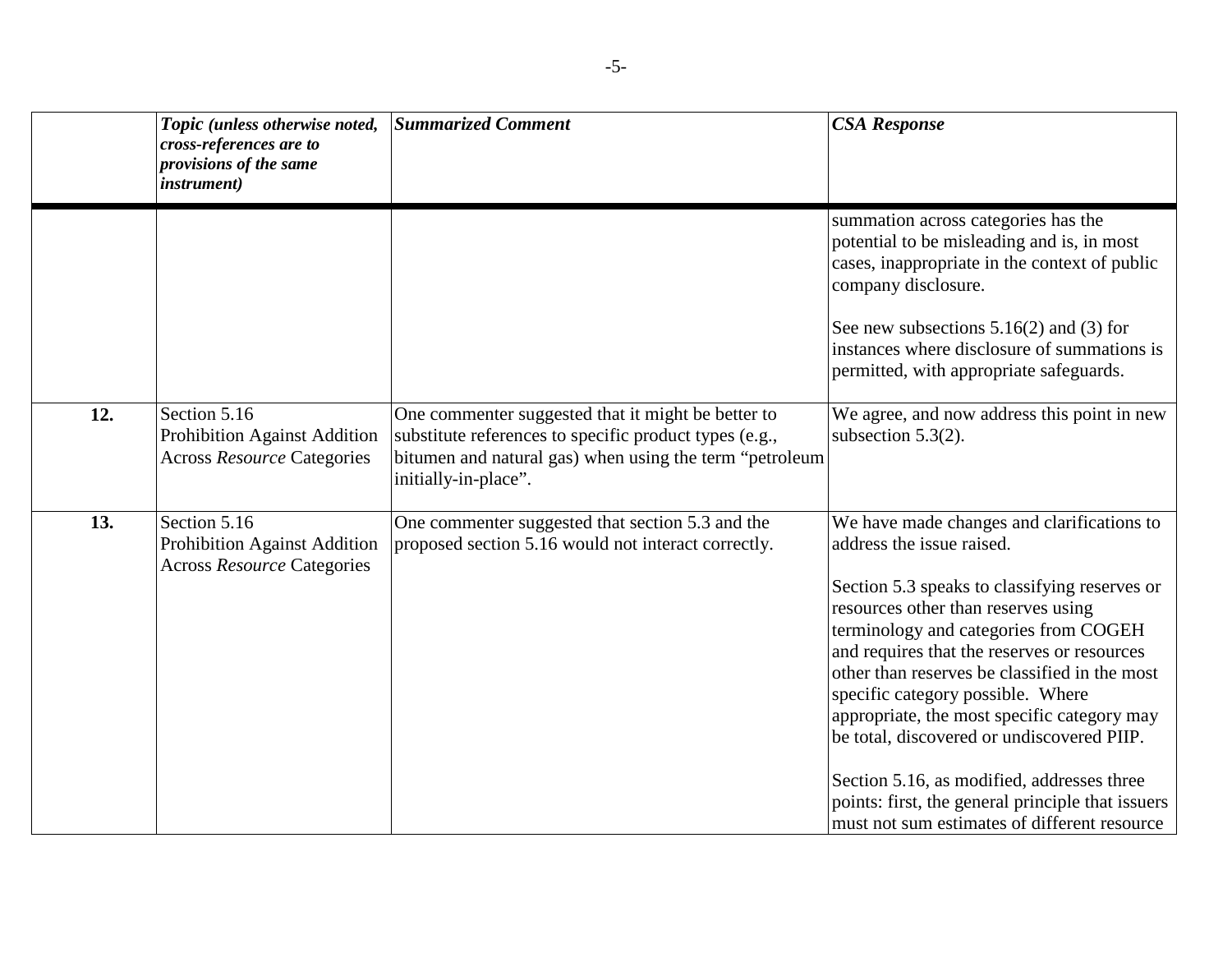|     | Topic (unless otherwise noted,<br>cross-references are to<br>provisions of the same<br><i>instrument</i> )                   | <b>Summarized Comment</b>                                                                                                   | <b>CSA Response</b>                                                                                                                                                                                                                                                                                                                                                                                                                                                                                                                 |
|-----|------------------------------------------------------------------------------------------------------------------------------|-----------------------------------------------------------------------------------------------------------------------------|-------------------------------------------------------------------------------------------------------------------------------------------------------------------------------------------------------------------------------------------------------------------------------------------------------------------------------------------------------------------------------------------------------------------------------------------------------------------------------------------------------------------------------------|
|     |                                                                                                                              |                                                                                                                             | categories; second that, despite the general<br>prohibition, certain summations of estimates<br>(total, discovered or undiscovered PIIP) are<br>permissible if estimates for each of the<br>applicable subcategories are also disclosed;<br>and third, where total, discovered or<br>undiscovered PIIP is the most specific<br>applicable category, the issuer may disclose<br>that category, but must explain why it is the<br>most specific category that applies and must<br>also include the specified cautionary<br>statement. |
| 14. | Section 5.17<br>Disclosure of High- and Low-<br>Case Estimates of Reserves<br>and of <i>Resources</i> other than<br>Reserves | One commenter supported the addition of proposed<br>section 5.17.                                                           | We acknowledge the comment.                                                                                                                                                                                                                                                                                                                                                                                                                                                                                                         |
| 15. | Section 5.17<br>Disclosure of High- and Low-<br>Case Estimates of Reserves<br>and of <i>Resources</i> other than<br>Reserves | One commenter suggests that the provision was overly<br>restrictive in mandating proved plus probable reserves<br>combined. | We agree, and have revised subsection<br>$5.17(1)$ to allow issuers the option, when the<br>provision is triggered, to disclose either<br>proved plus probable reserves together or<br>proved reserves and probable reserves<br>separately.                                                                                                                                                                                                                                                                                         |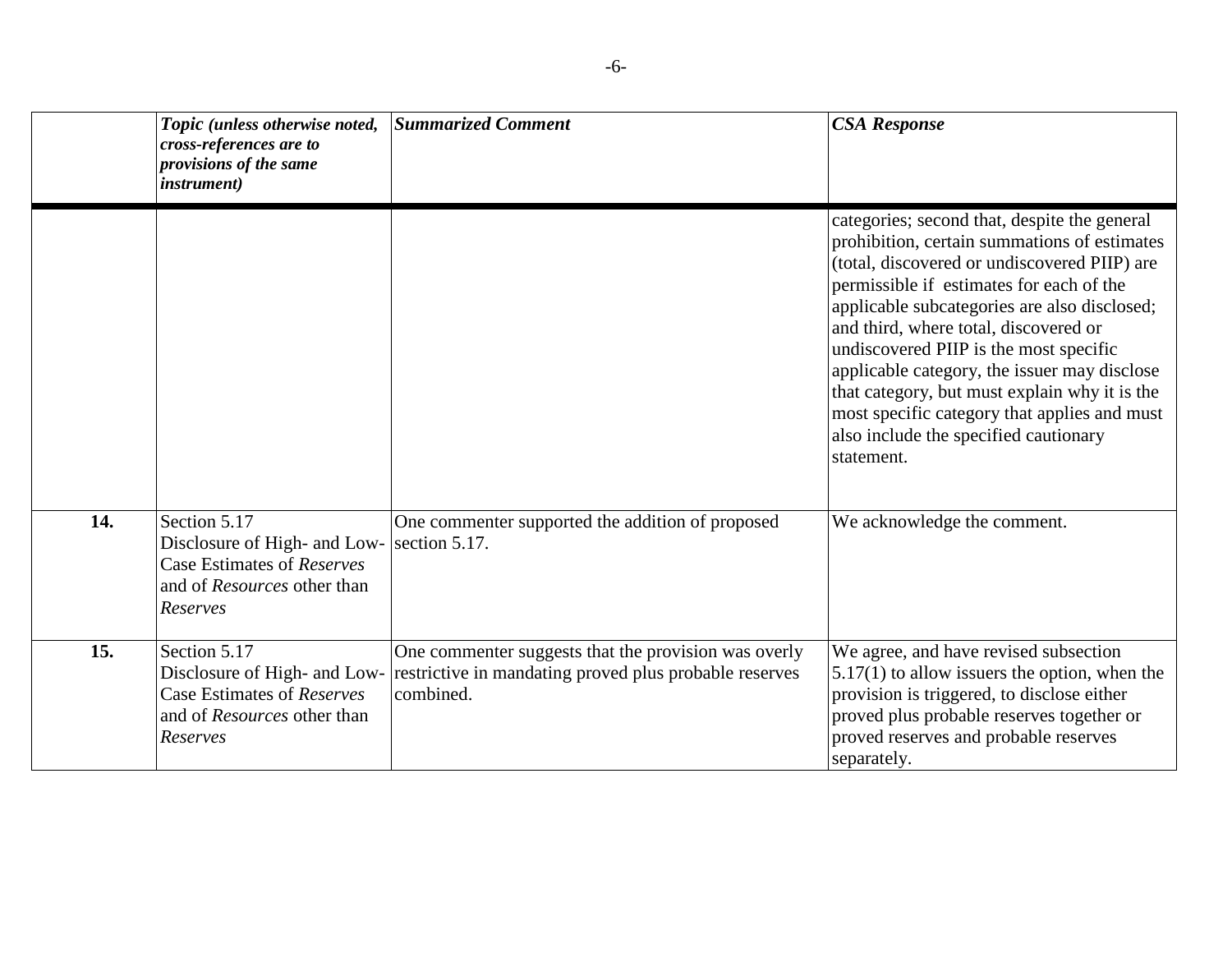|     | Topic (unless otherwise noted,<br>cross-references are to<br>provisions of the same<br><i>instrument</i> ) | <b>Summarized Comment</b>                                                                                                                                                      | <b>CSA Response</b>                                                                                                                                                                                                                                                                                                                                                                                                                                                                                                                                     |
|-----|------------------------------------------------------------------------------------------------------------|--------------------------------------------------------------------------------------------------------------------------------------------------------------------------------|---------------------------------------------------------------------------------------------------------------------------------------------------------------------------------------------------------------------------------------------------------------------------------------------------------------------------------------------------------------------------------------------------------------------------------------------------------------------------------------------------------------------------------------------------------|
| 16. | Part 9<br>Instrument in Force                                                                              | One commenter suggests that this Part be removed in its<br>entirety.                                                                                                           | Because such provisions can be helpful to<br>some users we are retaining Part 9, as is<br>typically the case with CSA instruments.                                                                                                                                                                                                                                                                                                                                                                                                                      |
|     |                                                                                                            | FORMS 51-101F1 STATEMENT OF RESERVES DATA AND OTHER OIL AND GAS INFORMATION                                                                                                    |                                                                                                                                                                                                                                                                                                                                                                                                                                                                                                                                                         |
| 17. | Item $2.1$<br>Reserves Data (Forecast<br>Prices and Costs)                                                 | One commenter urged additional disclosure concerning<br>reclamation and abandonment costs for oil sands mines,<br>particularly in light of tailing pond obligations.           | We did not make the suggested change.<br>Disclosure of reclamation and abandonment<br>costs is addressed in Item 2.1(3) Reserves<br>Data as well as Item 6.4 Additional<br>Information Concerning Abandonment and<br><b>Reclamation Costs.</b><br>Issuers are expected to address risk factors in<br>a number of disclosure rules and<br>requirements. In our experience, this type of<br>information is typically included in corporate<br>level disclosure for existing operations and<br>should be included in the evaluation for new<br>properties. |
| 18. | Item $2.1$<br>Reserves Data (Forecast<br>Prices and Costs)                                                 | One commenter expressed its view that additional<br>disclosure of the forecast costs of compliance with<br>greenhouse gas emissions pricing regulations should be<br>required. | We do not propose to make the suggested<br>change as it is outside the scope of the<br>current amendments. The purpose of the<br>current amendments is to clarify certain<br>provisions, to codify existing staff guidance<br>and practice and to add requirements to                                                                                                                                                                                                                                                                                   |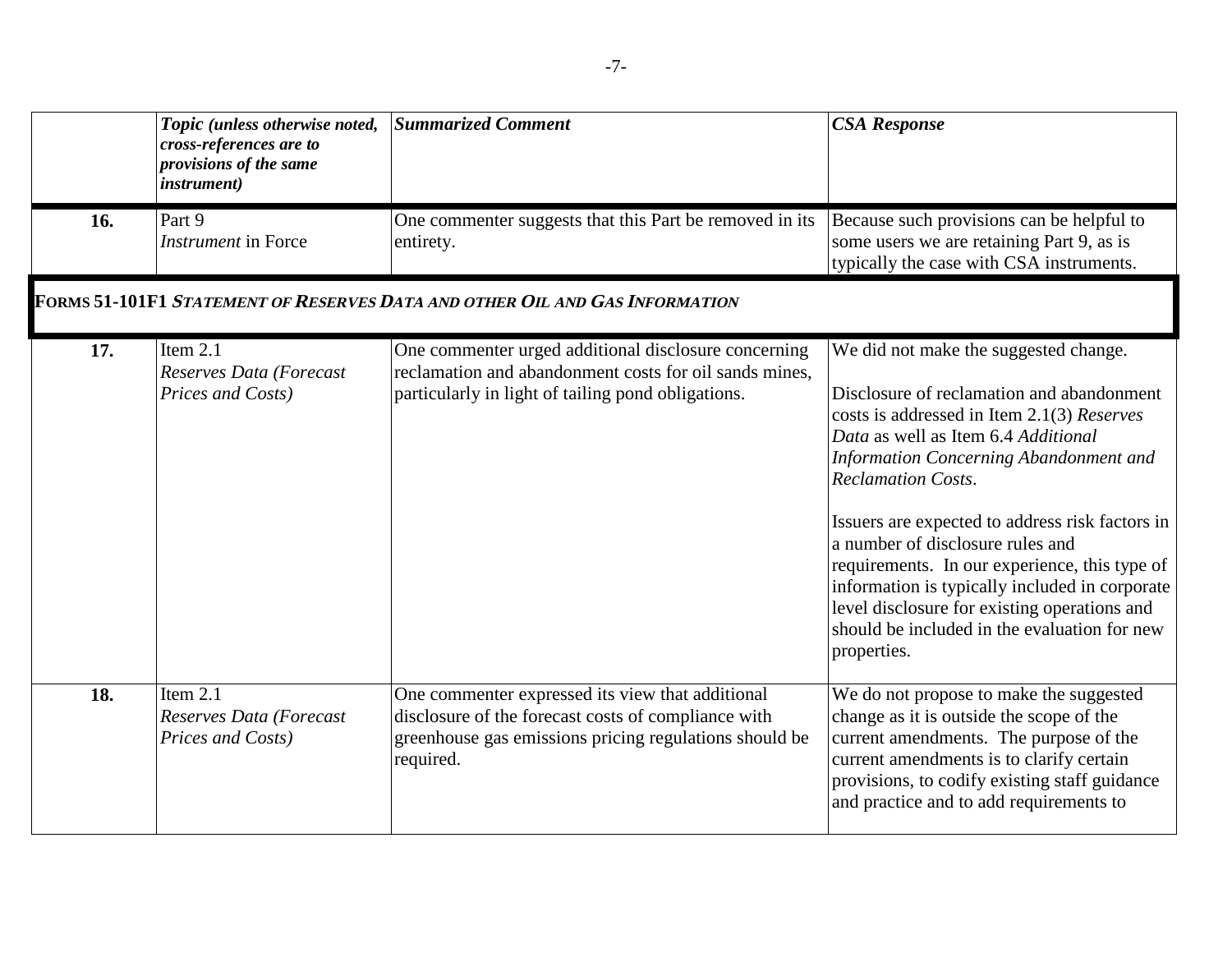|     | Topic (unless otherwise noted,<br>cross-references are to<br>provisions of the same<br><i>instrument</i> ) | <b>Summarized Comment</b>                                                                                                                                                                                                                                                                                                                          | <b>CSA Response</b>                                                                                                                                                                                                                                                            |
|-----|------------------------------------------------------------------------------------------------------------|----------------------------------------------------------------------------------------------------------------------------------------------------------------------------------------------------------------------------------------------------------------------------------------------------------------------------------------------------|--------------------------------------------------------------------------------------------------------------------------------------------------------------------------------------------------------------------------------------------------------------------------------|
|     |                                                                                                            |                                                                                                                                                                                                                                                                                                                                                    | enhance reliability of certain disclosure of<br>reserves and resources other than reserves.                                                                                                                                                                                    |
| 19. | Item $2.2$<br>Supplemental Disclosure of<br>Reserves Data                                                  | One commenter did not object to supplemental pricing<br>disclosure in accordance with US practice; however, the<br>commenter did object to providing relief from Item 2.1<br>of 51-101F1 requirements where that disclosure is<br>substituted with disclosure consistent with SEC<br>requirements.                                                 | We have revised Item 2.2 to permit<br>supplementary disclosure of estimates based<br>on constant prices and costs, determined in<br>accordance with current SEC standards.                                                                                                     |
| 20. | Item $2.2$<br>Supplemental Disclosure of<br>Reserves Data                                                  | Two commenters expressed the view that this change is<br>not sufficient, in and of itself, to make the estimate<br>comparable with estimates prepared in accordance with<br>SEC requirements (resulting values and manner of<br>presentation) and any representation that the estimates<br>are comparable would be misleading.                     | See our response to comment 19 above.<br>It was not our intent to design supplementary<br>disclosure requirements that would cause<br>supplementary disclosure to be comparable<br>to disclosure prepared in accordance with<br>SEC regulation.                                |
| 21. | Item $2.2$<br>Supplemental Disclosure of<br>Reserves Data                                                  | One commenter expressed concern that the inclusion of<br>Item 2.2 suggests that there is only one way to provide<br>supplementary disclosure $-$ in accordance with the US<br>regime. He noted that the US regime also allows for<br>supplemental pricing scenarios and not just a constant<br>price case. The intent of the provision is unclear. | We eliminated the proposed broad references<br>to US disclosure standards and instead<br>revised Item 2.2, addressing the specific<br>issue of most general interest (estimates<br>based on constant prices and costs), updated<br>to reflect recent changes to SEC standards. |
| 22. | Item $3.1$<br><b>Supplemental Estimates</b>                                                                | One commenter stated that the proposed change does not<br>make the reserves disclosure fully compliant with SEC<br>regulations because it addresses only the price used in<br>reserves disclosure.                                                                                                                                                 | The intent was not to conform Canadian<br>disclosure requirements to those of the SEC,<br>but to allow issuers an option to provide<br>supplementary disclosure within Canada.<br>We have revised Item 3.1 to relate                                                           |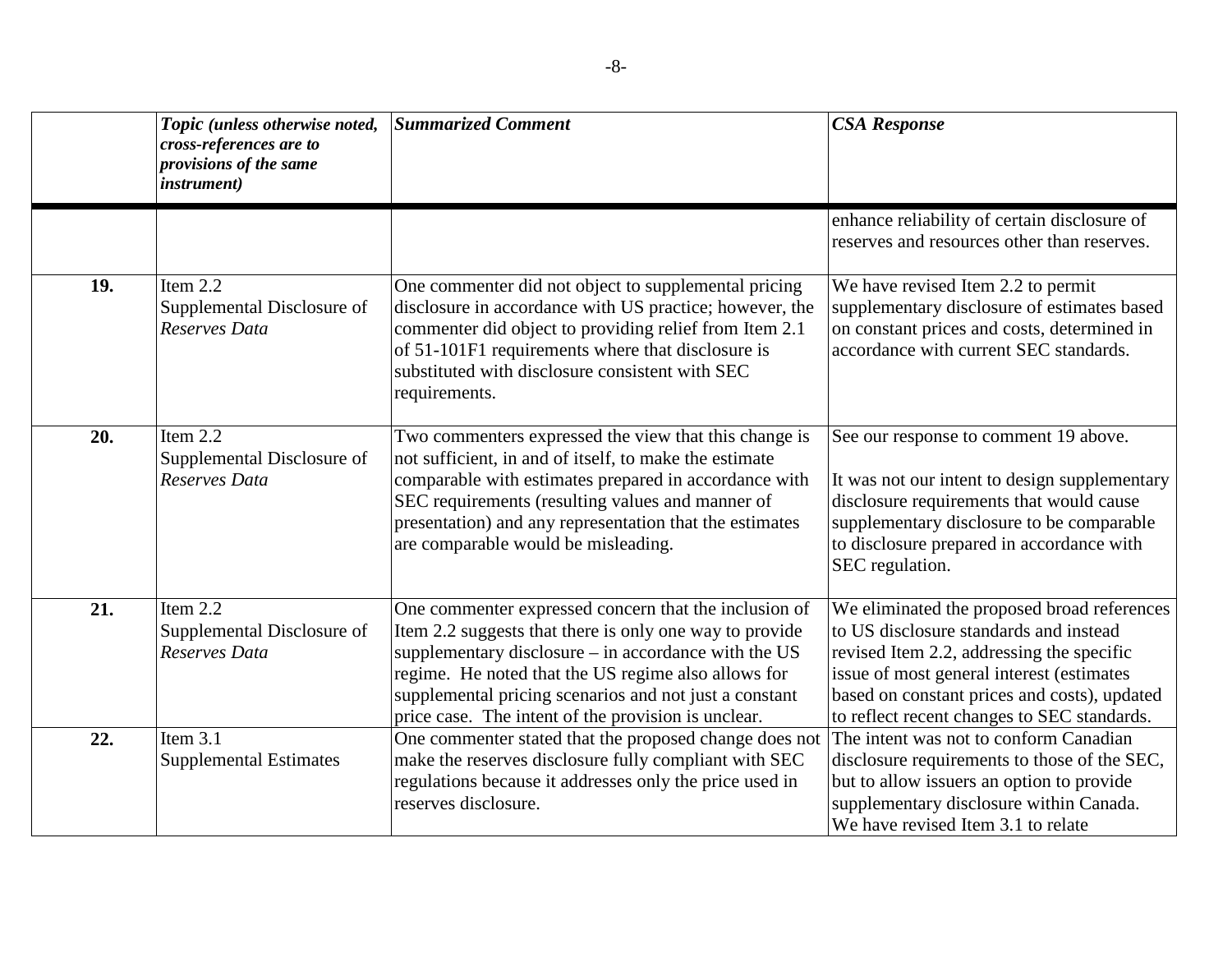|     | Topic (unless otherwise noted,<br>cross-references are to<br>provisions of the same<br><i>instrument</i> )                   | <b>Summarized Comment</b>                                                                                                                                                                                                                                                                                                                                                                                                                                 | <b>CSA Response</b>                                                                                                                                                                                                                                                                                                                                                                                                       |
|-----|------------------------------------------------------------------------------------------------------------------------------|-----------------------------------------------------------------------------------------------------------------------------------------------------------------------------------------------------------------------------------------------------------------------------------------------------------------------------------------------------------------------------------------------------------------------------------------------------------|---------------------------------------------------------------------------------------------------------------------------------------------------------------------------------------------------------------------------------------------------------------------------------------------------------------------------------------------------------------------------------------------------------------------------|
|     |                                                                                                                              |                                                                                                                                                                                                                                                                                                                                                                                                                                                           | specifically to constant prices and costs and,<br>as noted above, we have removed general<br>references to US pricing within NI 51-101<br>and 51-101F1.                                                                                                                                                                                                                                                                   |
| 23. | Item $3.2$<br>Forecast Prices Used in<br><b>Estimates</b>                                                                    | One commenter expressed its view that disclosure of<br>carbon pricing forecasts should be required.                                                                                                                                                                                                                                                                                                                                                       | The suggested change is outside the scope of<br>the current amendments. Therefore, we do<br>not propose to make this change.                                                                                                                                                                                                                                                                                              |
| 24. | Item $5.2$<br>Significant Factors or<br><b>Uncertainties Affecting</b><br>Reserves Data                                      | One commenter objected to the removal of the phrase<br>the need to build a major pipeline or other major facility<br>before production of reserves can begin" from the<br>instruction because that type of information provides<br>relevant information to investors. The commenter<br>conceded that it may be appropriate to remove if reserves<br>would not be assigned in these circumstances in any<br>event, but felt a clarification was warranted. | This phrase was removed from this item of<br>the form because it applies to contingent<br>resources, rather than to reserves. We agree<br>that this information is relevant and<br>important to investors. See the instruction<br>for Item $6.2.1$ , which includes this text.                                                                                                                                            |
| 25. | Item 6.2.1<br><b>Significant Factors or</b><br>Uncertainties Relevant to<br>Properties With No<br><b>Attributed Reserves</b> | One commenter objected to this proposed item,<br>contending that the relevant projects are not mature<br>enough to know the plans or to discuss in a meaningful<br>way. Also, for companies with several differing<br>properties, the discussion could be very difficult to<br>prepare in a way that is meaningful for the properties in<br>the aggregate.                                                                                                | We retained this provision because we are of<br>the view that this information can be<br>important for investor consideration.<br>The CSA are of the view that it is the<br>reporting issuer's responsibility to consider<br>what factors and uncertainties are relevant to<br>its operations, determine whether this<br>information is material, and then disclose the<br>relevant significant factors or uncertainties. |